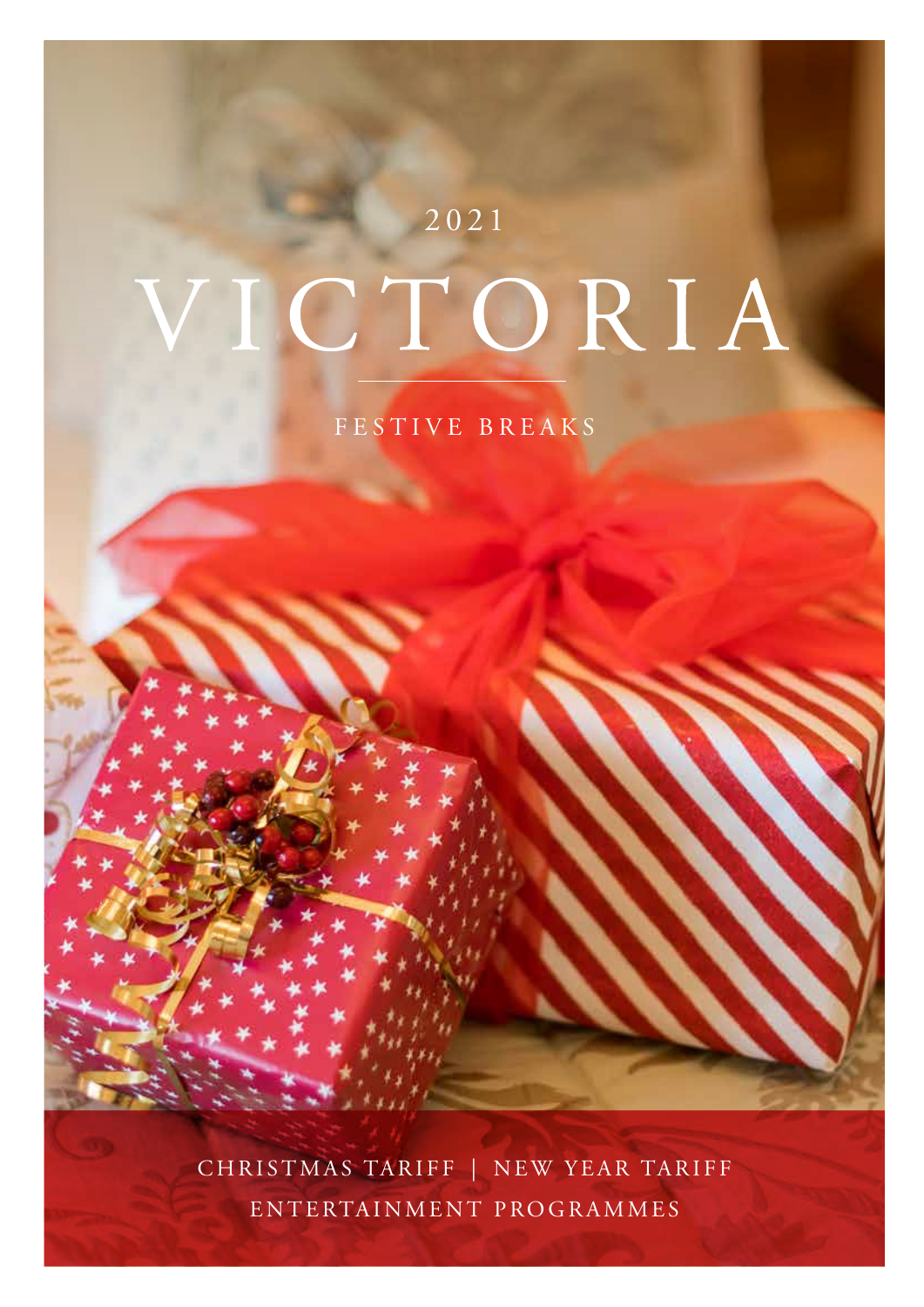



## C E L E B R A T E C H R I S T M A S IN STYLE WITH US

The festive season is a time to settle back, reflect on the year and celebrate with loved ones. At the Victoria Hotel in Sidmouth, we make sure you have time to do just that away from the stresses of everyday life.

IT'S THE SEASON TO EAT, DRINK AND BE MERRY, SO WHY NOT MAKE THIS YEAR EXTRA SPECIAL BY BOOKING A LUXURY BREAK TO THE ENCHANTING VICTORIA HOTEL IN SIDMOUTH

> So what are you waiting for? Join us for a Christmas break to remember! Call 01395 512651 or visit www.victoriahotel.co.uk/christmas

The unbeatable combination of our elegant surroundings and amazing fine dining makes our hotel your perfect luxury Christmas venue. We have a whole host of entertainment lined up for Christmas outlined on the following pages.

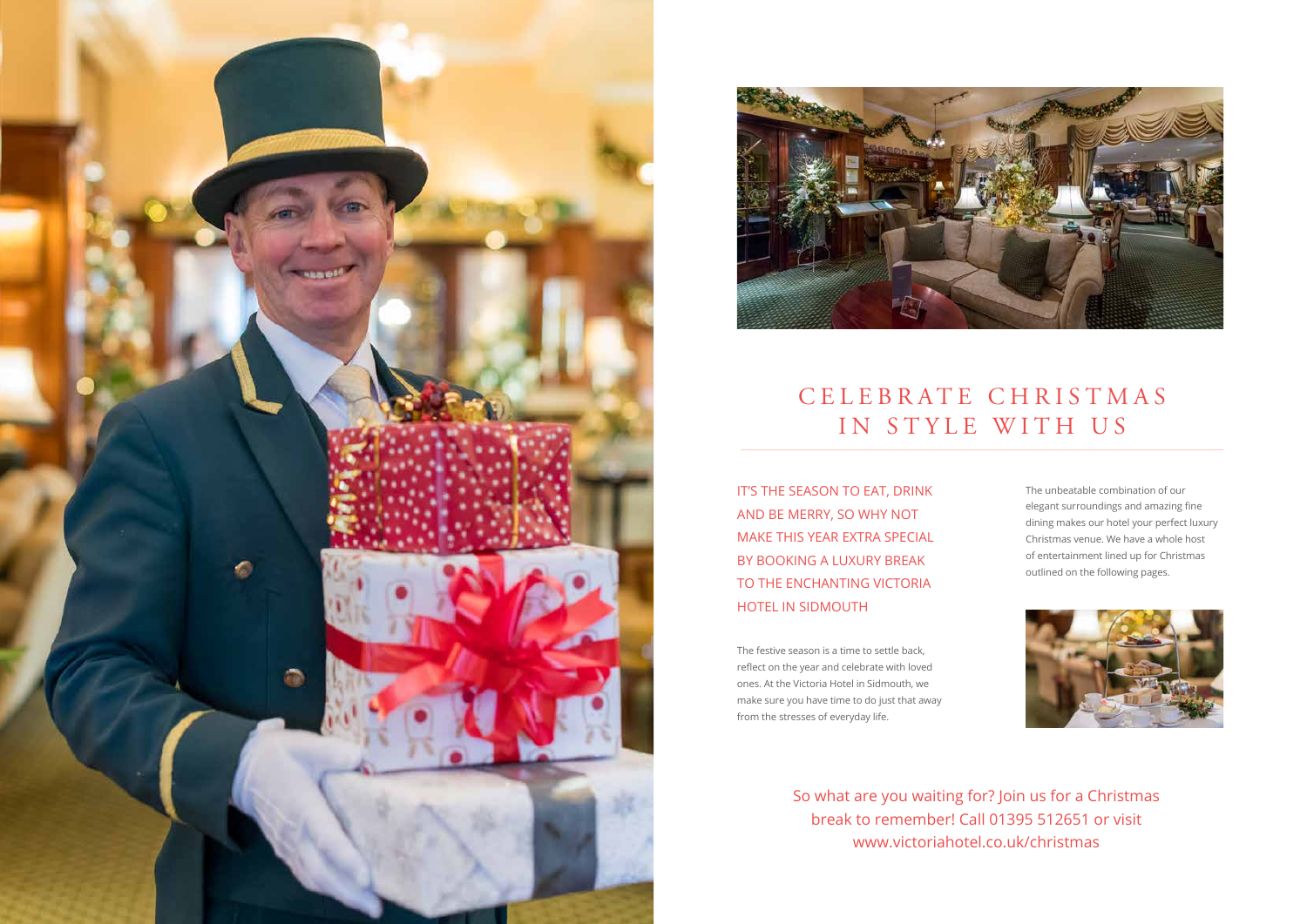#### THURSDAY 23RD DECEMBER

The Victoria quartet will accompany dinner. From approximately 9.00pm, the Tor Hand Bell Ringers will play in the Main Lounge.

At 9.30pm, join us in the Sun Lounge for 'A Night At The Races' - a chance to pick some winners with two jump, two flat and two greyhound races.

#### CHRISTMAS EVE

The Victoria Hotel Open - An 18 hole putting competition with suitable refreshments at the 19th!

Relax in the afternoon and enjoy the enchanting sounds of the harpist in the Sun Lounge from 3.00pm to 5.00pm.

Join the Management for a Champagne and Canapé Reception (Black Tie) in the Main Lounge from 6.30pm. Dinner will be served from 6.45pm in the Jubilee Restaurant, accompanied by the Victoria Quartet.

After dinner, join the Sidmouth Town Band with some favourite carols to continue the festive mood. The entertainment continues as 'Coastline' play until midnight in the Sun Lounge.

Transport will be available for those wishing to attend Midnight Mass at the local church.

### CHRISTMAS DAY

Merry Christmas to all our guests!

From midday, a Champagne and Canapé Reception will be held in the Main Lounge.

A traditional Christmas Lunch with all the trimmings will be served in the Jubilee Restaurant from 12.45pm, accompanied by our resident pianist.

After lunch, join us for the Queen's Christmas message in the Sun Lounge, where tea with Christmas cake will be served for those still with an appetite!

Dinner this evening will include a feature buffet.

After dinner, join us in the Sun Lounge for our popular Quiz Night.





Christmas

### ENTERTAINMENT PROGRAMME

#### BOXING DAY

Guests are invited to join the Excursion by Luxury Coach for a Scenic River Boat Trip where suitable refreshments will be served.

Our Gala Boxing Day Buffet will be served from 7.00pm (Black Tie), followed by our popular Casino Night, a chance to gamble with £10,000 courtesy of the hotel (not real money folks!).

Close-up magician Dave Merlin will be showing off some tricks.

### MONDAY 27TH DECEMBER

Guests are invited to join us on a trip to Plymouth to the matinee Christmas pantomime.

Dinner will be accompanied by the Victoria Quartet, followed by dancing to "Fascination" in the Sun Lounge.

#### TUESDAY 28TH DECEMBER

Farewell to those homeward bound.

We hope you will of had a wonderful Christmas with us and look forward to welcoming you back in 2022!

*Management reserve the right to amend the programme as necessary without prior notification.*

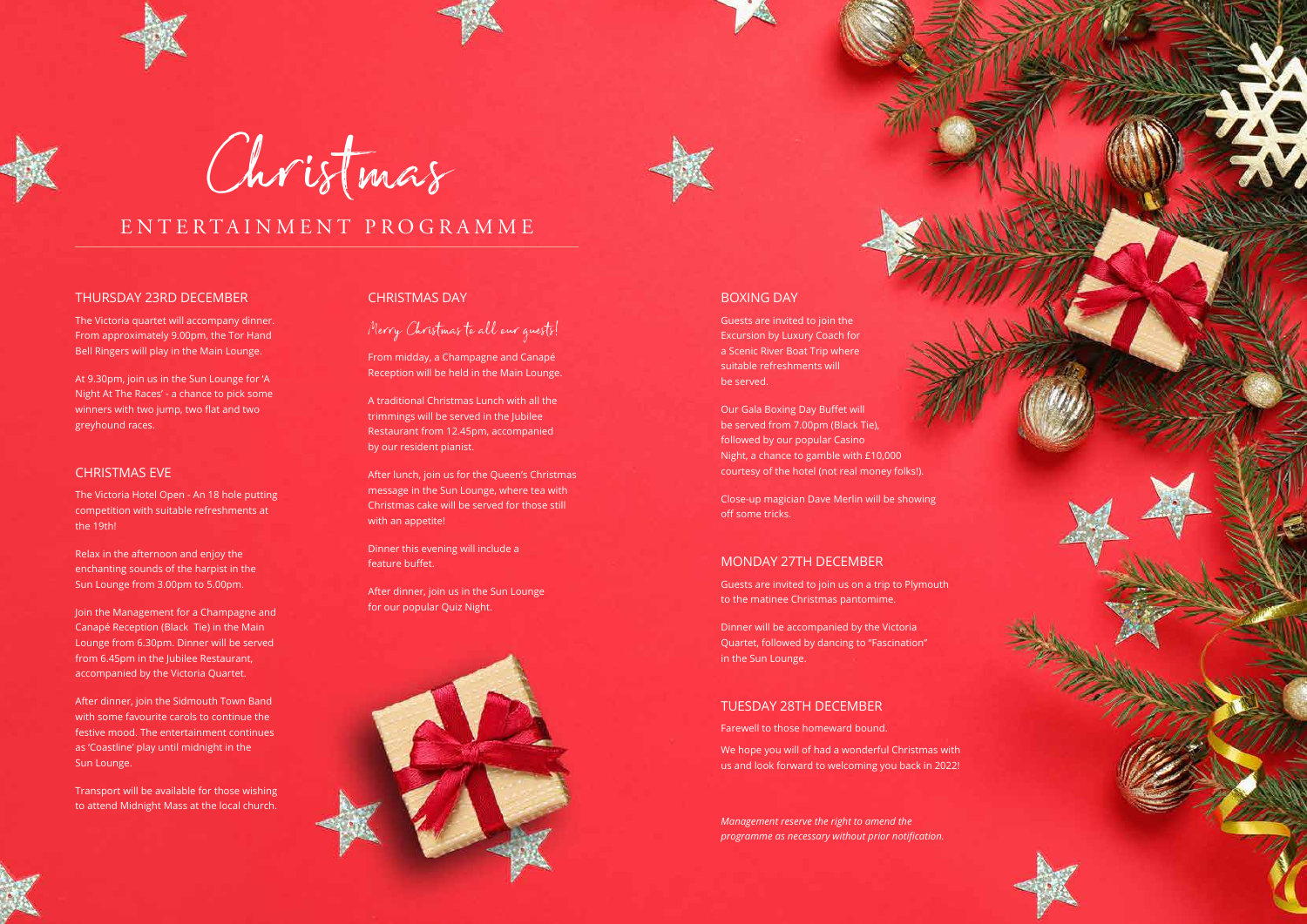| ROOM CATEGORY                                              | 4 DAYS<br><b>PACKAGE</b> | 5 DAYS<br><b>PACKAGE</b> |
|------------------------------------------------------------|--------------------------|--------------------------|
| Standard Double Room                                       | 1200                     | 1425                     |
| Garden/Partial Sea View Double/<br>Twin or Standard Single | 1280                     | 1525                     |
| Superior Double/Twin/Poolside Suites                       | 1320                     | 1575                     |
| Deluxe Double/Twin or Single                               | 1400                     | 1675                     |
| State Rooms                                                | 1480                     | 1775                     |
| Suite Double/Twin                                          | 1640                     | 1975                     |

### CHRISTMAS TARIFF

### CHILDREN'S TARIFF

#### 23rd - 27th December 2021 inclusive

## FINISH UP THE YEAR ON A HIGH THIS NEW YEAR'S EVE

The rates shown are per person for the number of nights stated and are based on two people sharing a double or twin room. A minimum of 4 days is required for Christmas and includes half board and lunch on Christmas Day. Should you require lunch on any additional days, this will be charged at £15.00 per person. Please advise which days you would like to book lunch. A light refreshment menu will be available in the lounge and the bar at lunchtime and will be charged as taken. Rates are per person per stay, inclusive of VAT at the current rate.

> **Children aged 3 years and under: £10.00 per day.** Children under the age of 12 years will be charged at 50% of the adult rate providing they share parents' accommodation.

To make a booking call 01395 512651 or visit www.victoriahotel.co.uk



CELEBRATE THE ARRIVAL OF 2022 AT THE VICTORIA. WE'LL GREET YOU WITH A CHAMPAGNE AND CANAPÉ RECEPTION, AS WELL AS AN ARRAY OF ACTIVITIES SO THAT YOU CAN START 2022 AS YOU MEAN TO GO ON, MAKING SPECIAL MEMORIES WITH LOVED ONES

> Don't waste anymore time this year and book today! Call 01395 512651 or visit www.victoriahotel.co.uk/new-year

Indulge yourself with one of our New Year's Eve hotel packages, where you'll be wined and dined into the night amongst spectacular settings and accommodation.

We offer a combination of luxurious surroundings, stunning food and service, a fantastic array of quality entertainment and with a general touch of class, which will allow you to enjoy your New Year break say goodbye to 2021!

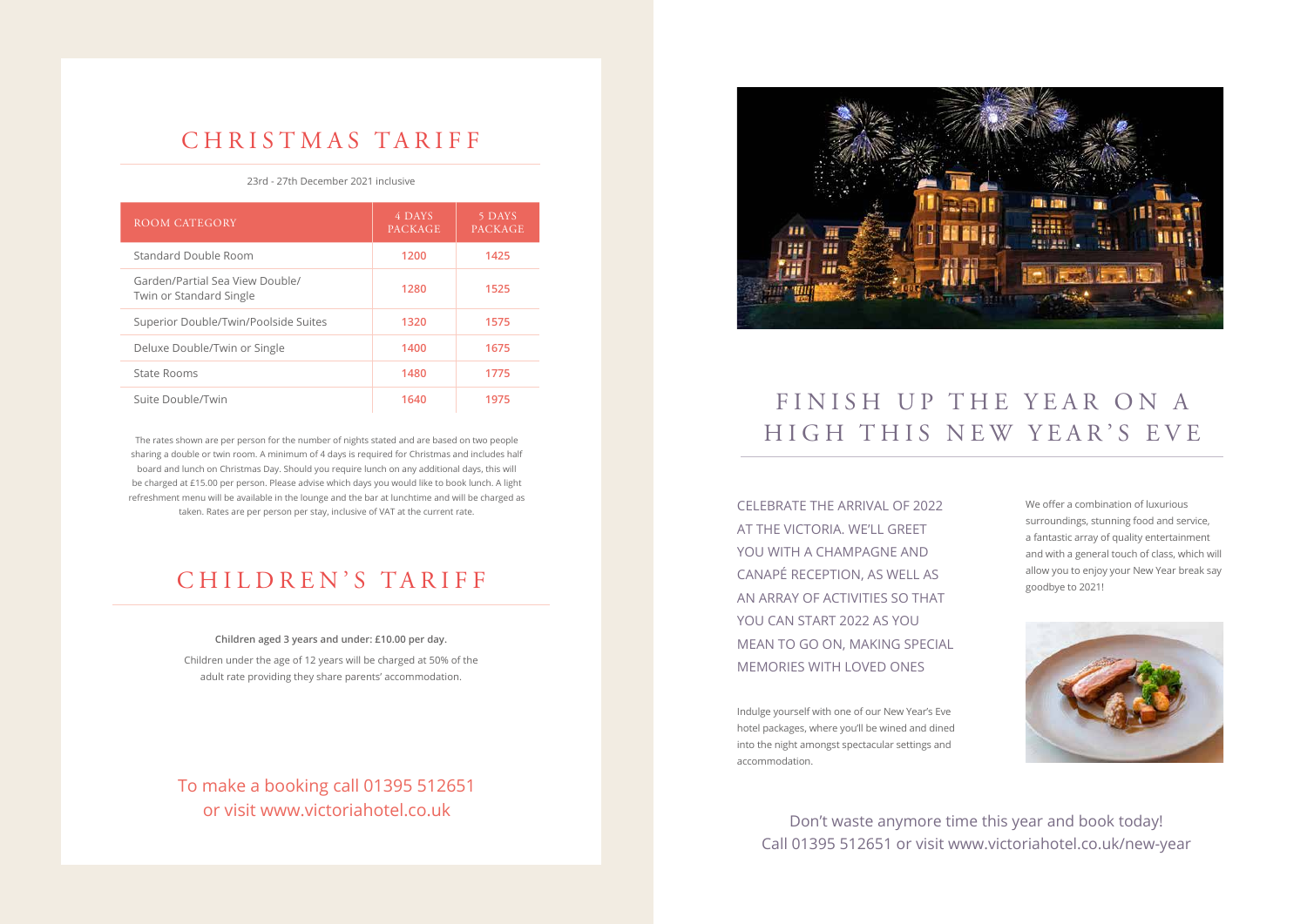### THURSDAY 30TH DECEMBER

Once you arrive and are settled into your luxury room, why not take the time to relax in the Sun Lounge with a festive afternoon tea\*?

Our resident pianist will accompany dinner, followed by the chance to dance the night away to a leading West Country band.

#### NEW YEAR'S EVE

The Victoria Hotel Masters - An 18 hole putting competition, followed by suitable refreshments at the 19th!

The Hotel Management will host a Champagne and Canapé Reception (Black Tie) from 6.45pm in the Main Lounge, prior to the New Year's Eve Gala Dinner, which will be accompanied by the Victoria Quartet.

After dinner, enjoy the close-up magic of Gary Jones around the lounges, while 'Coastline' continue the celebrations with dancing in the Sun Lounge. Welcome the New Year in with the chimes of 'Big Ben'.

New Year

### ENTERTAINMENT PROGRAMME



### NEW YEAR'S DAY

Happy New Year to all our guests!

Start the year with a hearty breakfast in our Jubilee Restaurant from 8.30am, accompanied, of course, by a glass of Buck's Fizz.

For those with Robin Hood fantasies, why not try your hand at archery, suitable for all ages.

Dinner will be accompanied by our pianist, followed by our popular Casino Night, a chance to gamble with £10,000 courtesy of the hotel (not real money folks!).

### SUNDAY 2ND JANURARY

Farewell to all our guests, we hope you would have enjoyed this festive season and we wish you a happy and prosperous year ahead.

*Management reserve the right to amend the programme as necessary without prior notification. \*Not included in New Year's Eve package.*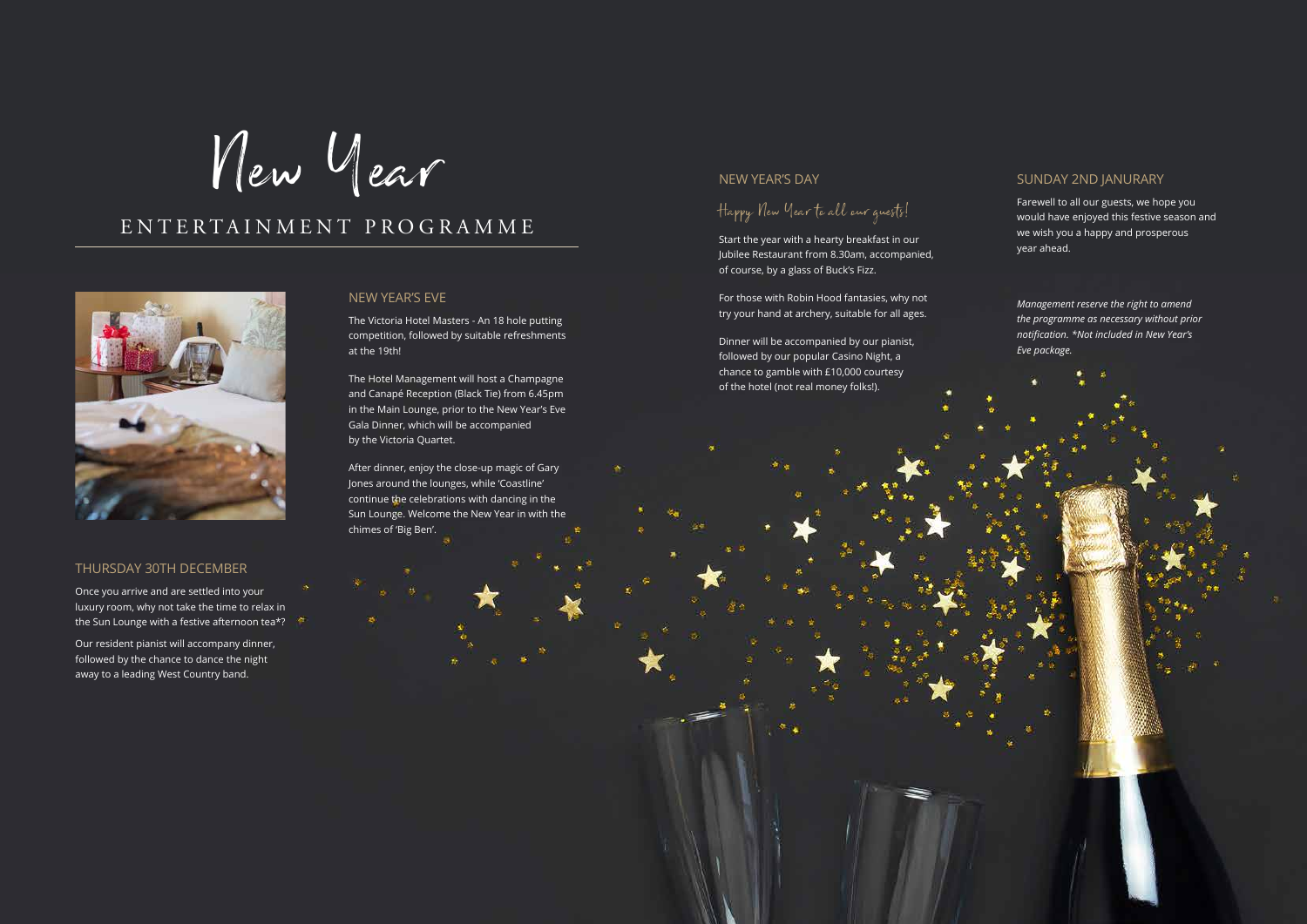### HOLIDAY CANCELLATIONS

Cancellation charges will be notified by invoice. We regret that we are unable to make exceptions.

| <b>Period of Notification</b> | Charges as a %<br>of Holiday Costs |  |
|-------------------------------|------------------------------------|--|
| $30 - 56$ days                | 70%                                |  |
| 22 - 29 days                  | 90%                                |  |
| $0 - 21$ days                 | 100%                               |  |

*The Brend Hotel Cancellation Insurance Scheme is not available during this period. In the event of possible cancellation, we strongly advise that you take out a separate insurance policy.*



### NEW YEAR TARIFF



#### 30 December 2021 - 1 January 2022 inclusive

The rates shown are per person for the number of nights stated. These rates include half board and are based on two people sharing a double or twin room, inclusive of VAT at the current rate.

> To make a booking call 01395 512651 or visit www.victoriahotel.co.uk

| <b>ROOM CATEGORY</b>                                       | 2 DAYS<br><b>PACKAGE</b> | 3 DAYS<br>PACKAGE |
|------------------------------------------------------------|--------------------------|-------------------|
| <b>Standard Double Room</b>                                | 500                      | 705               |
| Garden/Partial Sea View Double<br>/Twin or Standard Single | 530                      | 750               |
| Superior Double/Twin/Poolside Suites                       | 560                      | 795               |
| Deluxe Double/Twin or Single                               | 610                      | 870               |
| State Rooms                                                | 660                      | 945               |
| Suite Double/Twin                                          | 740                      | 1065              |

### CONFIRMATION & DEPOSIT

Written confirmation is required. Our policy is as follows: A deposit of £250.00 per person will be required by 31st July 2021 to secure the booking - this is non-refundable. Full payment for the outstanding balance of accommodation will be due by 1st December 2021.

#### **Children aged 3 years and under: £10.00 per day.**

Children under the age of 12 years will be charged at 50% of the adult rate providing they share parents' accommodation.

### CHILDREN'S TARIFF